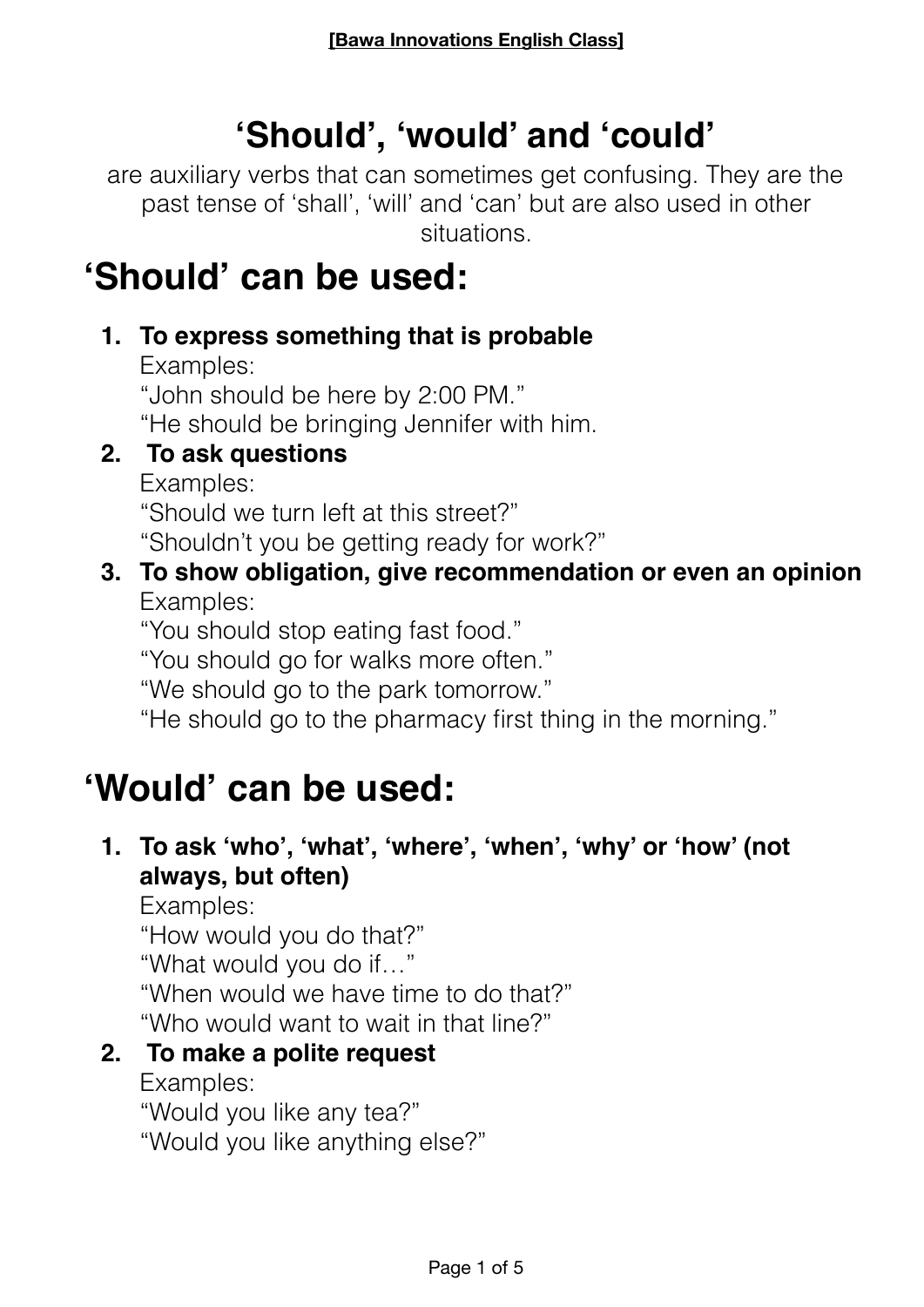#### **3. In hypothetical situations**

Examples: "If I had a lot of money I would like to own a farm one day." "I would love to buy a boat one day."

#### **4. To ask questions**

Examples:

"Would you like fries or salad?"

"Would you like to join us tonight?"

# **'Could' can be used:**

### **1. To suggest a possibility**

Examples:

"Whose journal is this? It could be Nelly's journal." "Could 'A' be the answer? It's definitely not 'B' or 'D.'"

### **2. To make a polite request**

Examples:

"Could you please move this box?"

"Could you please pass that paper?"

Using the word 'could' to respond to the requests we made in the last example would suggest that you *could* do it, but you might not really want to. If you agree to the request, then you use the word 'can'.

Examples:

"Could you please move this box?" "I could, but I am really busy right now."

"Could you please pass that paper." "Sure, I can."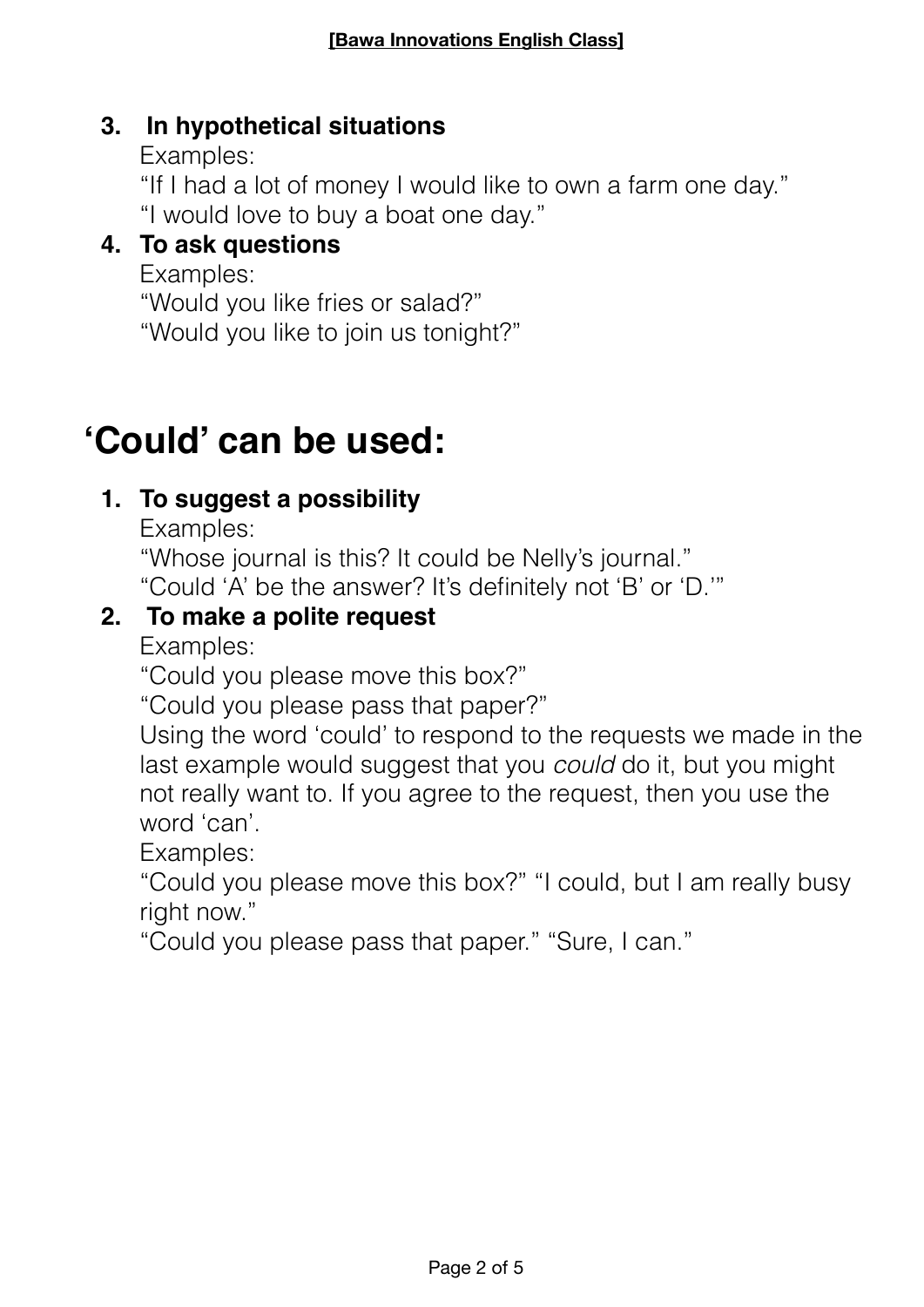These past modal verbs are all used hypothetically, to talk about things that didn't really happen in the past.

# **Could have + past participle**

1: **Could have + past participle** means that something was possible in the past, or you had the ability to do something in the past, but that you didn't do it.

- I could have stayed up late, but I decided to go to bed early.
- They could have won the race, but they didn't try hard enough.
- Julie could have bought the book, but she borrowed it from the library instead.
- He could have studied harder, but he was too lazy and that's why he failed the exam.

**Couldn't have + past participle** means that something wasn't possible in the past, even if you had wanted to do it.

- I couldn't have arrived any earlier. There was a terrible traffic jam (= it was impossible for me to have arrived any earlier).
- He couldn't have passed the exam, even if he had studied harder. It's a really, really difficult exam.

2: We use **could have + past participle** when we want to **make a guess** about something that happened in the past. In this case, we don't know if what we're saying is true or not true. We're just talking about our opinion of what maybe happened.

Why is John late?

- He could have got stuck in traffic.
- He could have forgotten that we were meeting today.
- He could have overslept.

We can also choose to use **might have + past participle** to mean the same thing:

- He might have got stuck in traffic.
- He might have forgotten that we were meeting today.
- He might have overslept.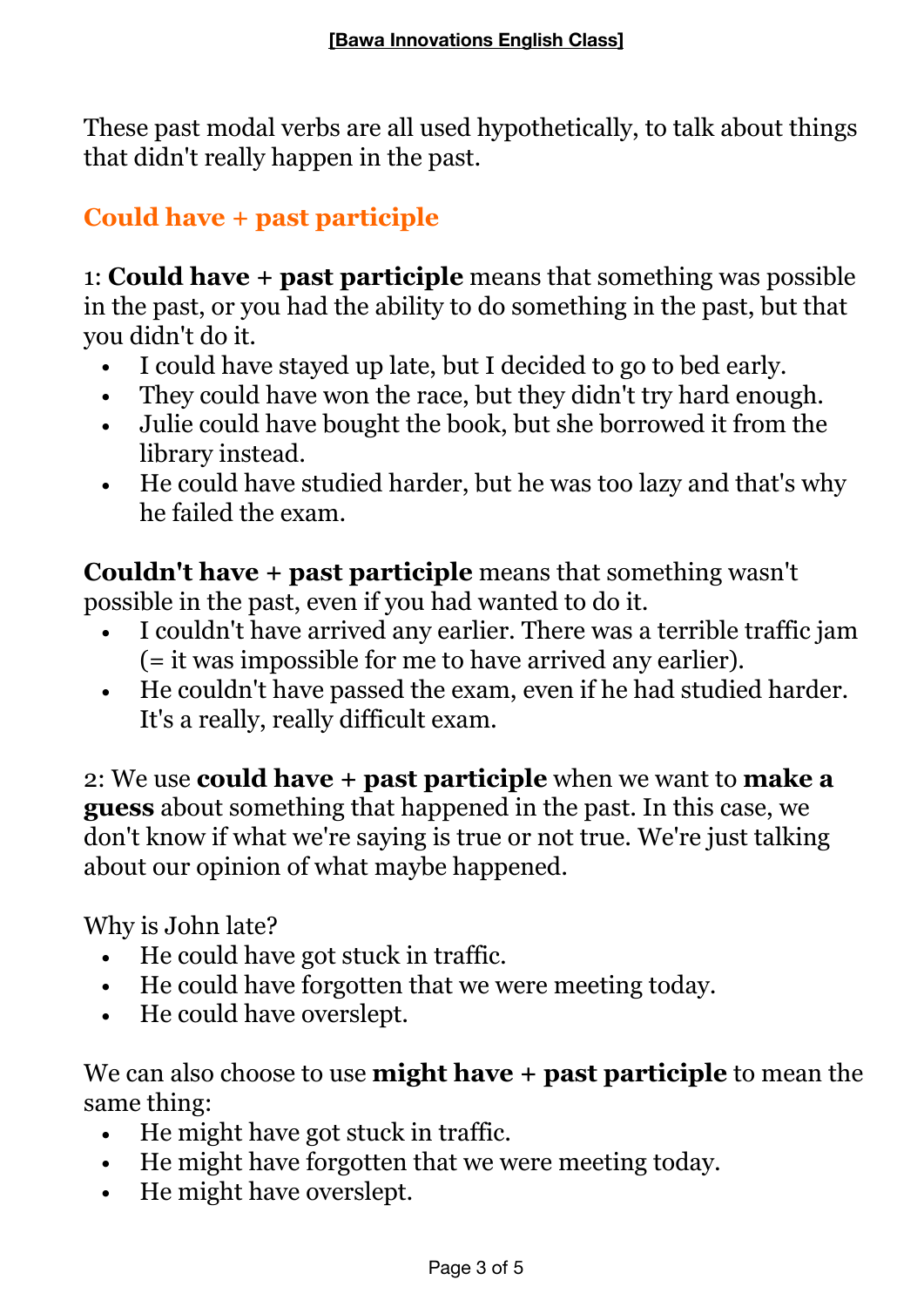## **Should have + past participle**

1: **Should have + past participle** can mean something that would have been a good idea, but that you didn't do it. It's like giving advice about the past when you say it to someone else, or regretting what you did or didn't do when you're talking about yourself.

**Shouldn't have + past participle** means that something wasn't a good idea, but you did it anyway.

- I should have studied harder! (= I didn't study very hard and so I failed the exam. I'm sorry about this now.)
- I should have gone to bed early  $(= I \text{ didn't go to bed early and now})$ I'm tired).
- I shouldn't have eaten so much cake! (= I did eat a lot of cake and now I don't feel good.)
- You should have called me when you arrived (= you didn't call me and I was worried. I wish that you had called me).
- John should have left early, then he wouldn't have missed the plane (= but he didn't leave early and so he did miss the plane).

2: We can also use **should have + past participle** to talk about something that, if everything is normal and okay, we think has already happened. But we're not certain that everything is fine, so we use 'should have' and not the present perfect or past simple. It's often used with 'by now'.

- His plane should have arrived by now (= if everything is fine, the plane has arrived).
- John should have finished work by now (= if everything is normal, John has finished work).

We can also use this to talk about something that would have happened if everything was fine, but hasn't happened.

Lucy should have arrived by now, but she hasn't.